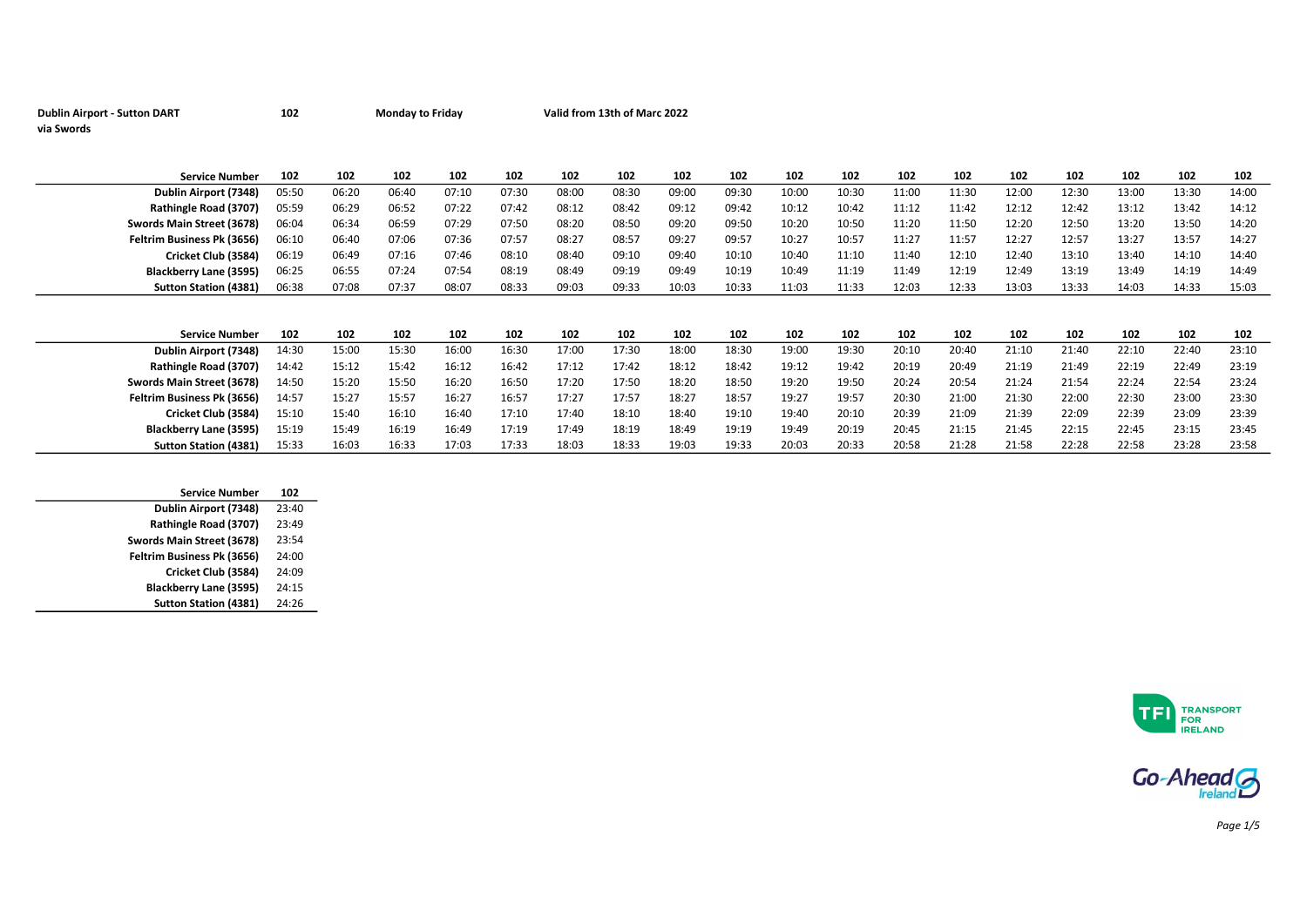| <b>Sutton DART - Dublin Airport</b><br>via Swords | 102   |       | <b>Monday to Friday</b> |       |       |       | Valid from 13th of Marc 2022 |       |       |       |       |       |       |       |       |       |       |       |
|---------------------------------------------------|-------|-------|-------------------------|-------|-------|-------|------------------------------|-------|-------|-------|-------|-------|-------|-------|-------|-------|-------|-------|
| <b>Service Number</b>                             | 102   | 102   | 102                     | 102   | 102   | 102   | 102                          | 102   | 102   | 102   | 102   | 102   | 102   | 102   | 102   | 102   | 102   | 102   |
| <b>Sutton Station (4381)</b>                      | 06:00 | 06:30 | 06:45                   | 07:15 | 07:45 | 08:15 | 08:40                        | 09:10 | 09:40 | 10:10 | 10:40 | 11:10 | 11:40 | 12:10 | 12:40 | 13:10 | 13:40 | 14:10 |
| Blackberry Lane (3602)                            | 06:09 | 06:39 | 06:56                   | 07:26 | 07:56 | 08:26 | 08:51                        | 09:21 | 09:51 | 10:21 | 10:51 | 11:21 | 11:51 | 12:21 | 12:51 | 13:21 | 13:51 | 14:21 |
| <b>Malahide Station (3634)</b>                    | 06:18 | 06:48 | 07:07                   | 07:37 | 08:07 | 08:37 | 09:02                        | 09:32 | 10:02 | 10:32 | 11:02 | 11:32 | 12:02 | 12:32 | 13:02 | 13:32 | 14:02 | 14:32 |
| Feltrim Business Pk (3653)                        | 06:27 | 06:57 | 07:19                   | 07:50 | 08:20 | 08:50 | 09:15                        | 09:44 | 10:14 | 10:44 | 11:15 | 11:45 | 12:15 | 12:44 | 13:15 | 13:44 | 14:15 | 14:44 |
| Swords Pavilions SC (4330)                        | 06:32 | 07:02 | 07:24                   | 07:56 | 08:26 | 08:56 | 09:21                        | 09:49 | 10:19 | 10:49 | 11:21 | 11:51 | 12:21 | 12:49 | 13:21 | 13:49 | 14:21 | 14:49 |
| <b>Brookdale Drive (3705)</b>                     | 06:37 | 07:07 | 07:31                   | 08:04 | 08:34 | 09:04 | 09:29                        | 09:56 | 10:26 | 10:56 | 11:29 | 11:59 | 12:29 | 12:56 | 13:29 | 13:56 | 14:29 | 14:56 |
| Dublin Airport (7348)                             | 06:49 | 07:19 | 07:44                   | 08:19 | 08:49 | 09:19 | 09:44                        | 10:09 | 10:39 | 11:09 | 11:44 | 12:14 | 12:44 | 13:09 | 13:44 | 14:09 | 14:44 | 15:09 |
|                                                   |       |       |                         |       |       |       |                              |       |       |       |       |       |       |       |       |       |       |       |
| <b>Service Number</b>                             | 102   | 102   | 102                     | 102   | 102   | 102   | 102                          | 102   | 102   | 102   | 102   | 102   | 102   | 102   | 102   | 102   | 102   | 102   |
| <b>Sutton Station (4381)</b>                      | 14:40 | 15:10 | 15:40                   | 16:10 | 16:40 | 17:10 | 17:40                        | 18:10 | 18:40 | 19:10 | 19:40 | 20:15 | 20:45 | 21:15 | 21:45 | 22:15 | 22:45 | 23:15 |
| Blackberry Lane (3602)                            | 14:51 | 15:21 | 15:51                   | 16:21 | 16:51 | 17:21 | 17:51                        | 18:21 | 18:51 | 19:21 | 19:51 | 20:24 | 20:54 | 21:24 | 21:54 | 22:24 | 22:54 | 23:24 |
| <b>Malahide Station (3634)</b>                    | 15:02 | 15:32 | 16:02                   | 16:32 | 17:02 | 17:32 | 18:02                        | 18:32 | 19:02 | 19:32 | 20:02 | 20:33 | 21:03 | 21:33 | 22:03 | 22:33 | 23:03 | 23:32 |
| Feltrim Business Pk (3653)                        | 15:15 | 15:45 | 16:14                   | 16:45 | 17:15 | 17:45 | 18:15                        | 18:44 | 19:14 | 19:44 | 20:14 | 20:42 | 21:12 | 21:42 | 22:12 | 22:42 | 23:12 | 23:41 |
| Swords Pavilions SC (4330)                        | 15:21 | 15:51 | 16:19                   | 16:51 | 17:21 | 17:51 | 18:21                        | 18:49 | 19:19 | 19:49 | 20:19 | 20:47 | 21:17 | 21:47 | 22:17 | 22:47 | 23:17 | 23:46 |
| <b>Brookdale Drive (3705)</b>                     | 15:29 | 15:59 | 16:26                   | 16:59 | 17:29 | 17:59 | 18:29                        | 18:56 | 19:26 | 19:56 | 20:26 | 20:52 | 21:22 | 21:52 | 22:22 | 22:52 | 23:22 | 23:51 |
| Dublin Airport (7348)                             | 15:44 | 16:14 | 16:39                   | 17:14 | 17:44 | 18:14 | 18:44                        | 19:09 | 19:39 | 20:09 | 20:39 | 21:04 | 21:34 | 22:04 | 22:34 | 23:04 | 23:34 | 24:03 |
|                                                   |       |       |                         |       |       |       |                              |       |       |       |       |       |       |       |       |       |       |       |

| <b>Service Number</b>          | 102   |
|--------------------------------|-------|
| <b>Sutton Station (4381)</b>   | 23:45 |
| <b>Blackberry Lane (3602)</b>  | 23:52 |
| <b>Malahide Station (3634)</b> | 24:00 |
| Feltrim Business Pk (3653)     | 24:08 |
| Swords Pavilions SC (4330)     | 24:13 |
| <b>Brookdale Drive (3705)</b>  | 24:17 |
| Dublin Airport (7348)          | 24:28 |
|                                |       |





Page 2/5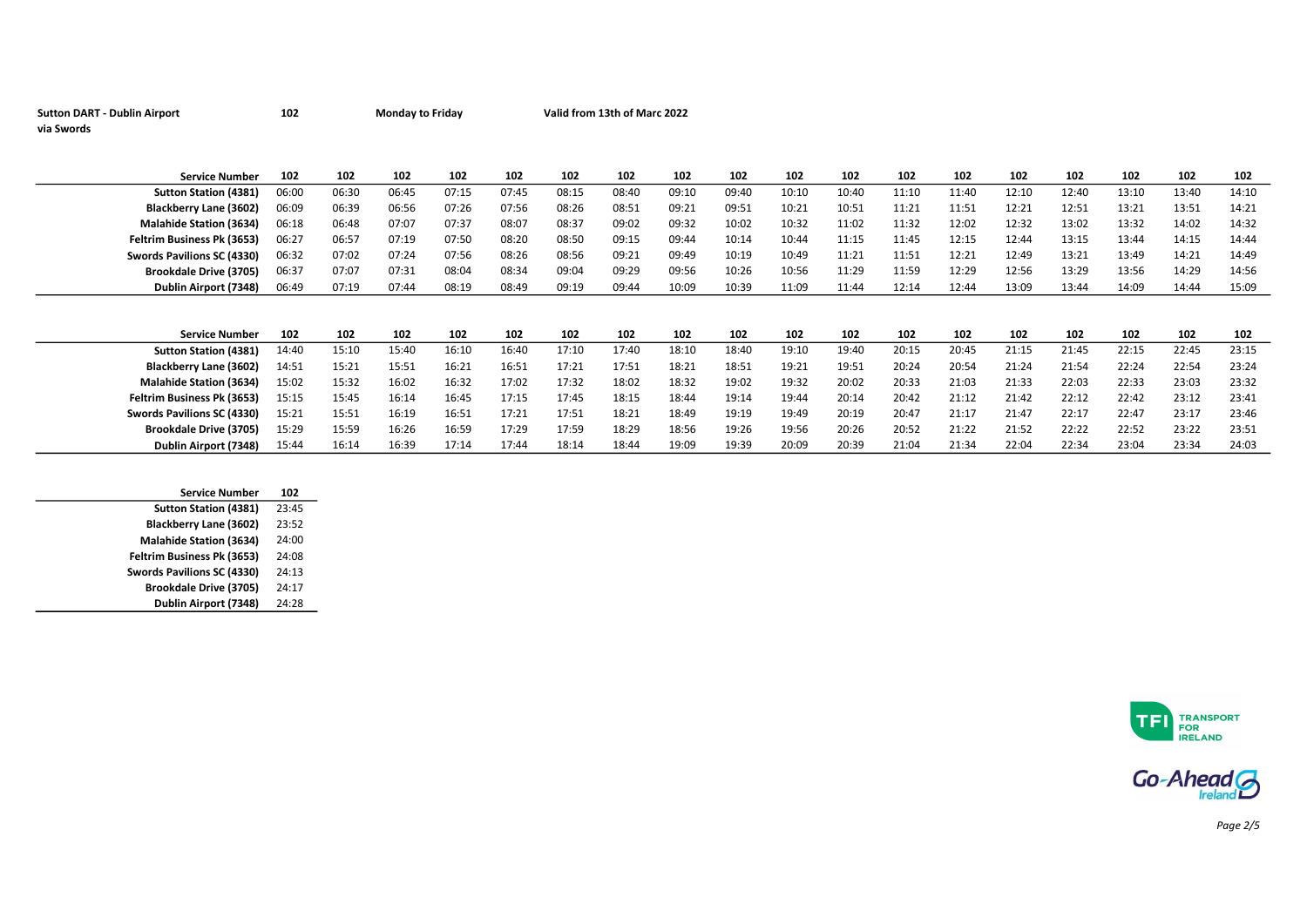| <b>Dublin Airport - Sutton DART</b> | 102 | Saturday | Valid from 13th of Marc 2022 |
|-------------------------------------|-----|----------|------------------------------|
| via Swords                          |     |          |                              |

| <b>Service Number</b>             | 102   | 102   | 102   | 102   | 102   | 102   | 102   | 102   | 102   | 102   | 102   | 102   | 102   | 102   | 102   | 102   | 102   | 102   |
|-----------------------------------|-------|-------|-------|-------|-------|-------|-------|-------|-------|-------|-------|-------|-------|-------|-------|-------|-------|-------|
| Dublin Airport (7348)             | 05:45 | 06:15 | 06:45 | 07:15 | 07:45 | 08:15 | 08:45 | 09:15 | 09:30 | 10:00 | 10:30 | 11:00 | 11:30 | 12:00 | 12:30 | 13:00 | 13:30 | 14:00 |
| Rathingle Road (3707)             | 05:54 | 06:24 | 06:54 | 07:24 | 07:54 | 08:24 | 08:54 | 09:24 | 09:42 | 10:12 | 10:42 | 11:12 | 11:42 | 12:12 | 12:42 | 13:12 | 13:42 | 14:12 |
| Swords Main Street (3678)         | 05:59 | 06:29 | 06:59 | 07:29 | 07:59 | 08:29 | 08:59 | 09:29 | 09:50 | 10:20 | 10:50 | 11:20 | 11:50 | 12:20 | 12:50 | 13:20 | 13:50 | 14:20 |
| <b>Feltrim Business Pk (3656)</b> | 06:05 | 06:35 | 07:05 | 07:35 | 08:05 | 08:35 | 09:05 | 09:35 | 09:57 | 10:27 | 10:57 | 11:27 | 11:57 | 12:27 | 12:57 | 13:27 | 13:57 | 14:27 |
| Cricket Club (3584)               | 06:14 | 06:44 | 07:14 | 07:44 | 08:14 | 08:44 | 09:14 | 09:44 | 10:10 | 10:40 | 11:10 | 11:40 | 12:10 | 12:40 | 13:10 | 13:40 | 14:10 | 14:40 |
| Blackberry Lane (3595)            | 06:20 | 06:50 | 07:20 | 07:50 | 08:20 | 08:50 | 09:20 | 09:50 | 10:18 | 10:48 | 11:18 | 11:48 | 12:18 | 12:48 | 13:18 | 13:48 | 14:18 | 14:48 |
| <b>Sutton Station (4381)</b>      | 06:32 | 07:02 | 07:32 | 08:02 | 08:32 | 09:02 | 09:32 | 10:02 | 10:30 | 11:00 | 11:30 | 12:00 | 12:30 | 13:00 | 13:30 | 14:00 | 14:30 | 15:00 |
|                                   |       |       |       |       |       |       |       |       |       |       |       |       |       |       |       |       |       |       |
|                                   |       |       |       |       |       |       |       |       |       |       |       |       |       |       |       |       |       |       |
| <b>Service Number</b>             | 102   | 102   | 102   | 102   | 102   | 102   | 102   | 102   | 102   | 102   | 102   | 102   | 102   | 102   | 102   | 102   | 102   | 102   |
| Dublin Airport (7348)             | 14:30 | 15:00 | 15:30 | 16:00 | 16:30 | 17:00 | 17:30 | 18:00 | 18:30 | 19:00 | 19:30 | 20:10 | 20:45 | 21:15 | 21:45 | 22:15 | 22:45 | 23:15 |
| Rathingle Road (3707)             | 14:42 | 15:12 | 15:42 | 16:12 | 16:42 | 17:12 | 17:42 | 18:12 | 18:42 | 19:12 | 19:42 | 20:19 | 20:54 | 21:24 | 21:54 | 22:24 | 22:54 | 23:24 |
| Swords Main Street (3678)         | 14:50 | 15:20 | 15:50 | 16:20 | 16:50 | 17:20 | 17:50 | 18:20 | 18:50 | 19:20 | 19:50 | 20:24 | 20:59 | 21:29 | 21:59 | 22:29 | 22:59 | 23:29 |
| Feltrim Business Pk (3656)        | 14:57 | 15:27 | 15:57 | 16:27 | 16:57 | 17:27 | 17:57 | 18:27 | 18:57 | 19:27 | 19:57 | 20:30 | 21:05 | 21:35 | 22:05 | 22:35 | 23:05 | 23:35 |
| Cricket Club (3584)               | 15:10 | 15:40 | 16:10 | 16:40 | 17:10 | 17:40 | 18:10 | 18:40 | 19:10 | 19:40 | 20:10 | 20:39 | 21:14 | 21:44 | 22:14 | 22:44 | 23:14 | 23:44 |
| <b>Blackberry Lane (3595)</b>     | 15:18 | 15:48 | 16:18 | 16:48 | 17:18 | 17:48 | 18:18 | 18:48 | 19:18 | 19:48 | 20:18 | 20:45 | 21:20 | 21:50 | 22:20 | 22:50 | 23:20 | 23:50 |
|                                   |       |       |       |       |       |       |       |       |       |       |       |       |       |       |       |       |       |       |

| <b>Service Number</b>        | 102   |
|------------------------------|-------|
| Dublin Airport (7348)        | 23:45 |
| Rathingle Road (3707)        | 23:54 |
| Swords Main Street (3678)    | 23:59 |
| Feltrim Business Pk (3656)   | 24:05 |
| Cricket Club (3584)          | 24:14 |
| Blackberry Lane (3595)       | 24:20 |
| <b>Sutton Station (4381)</b> | 24:32 |
|                              |       |





Page 3/5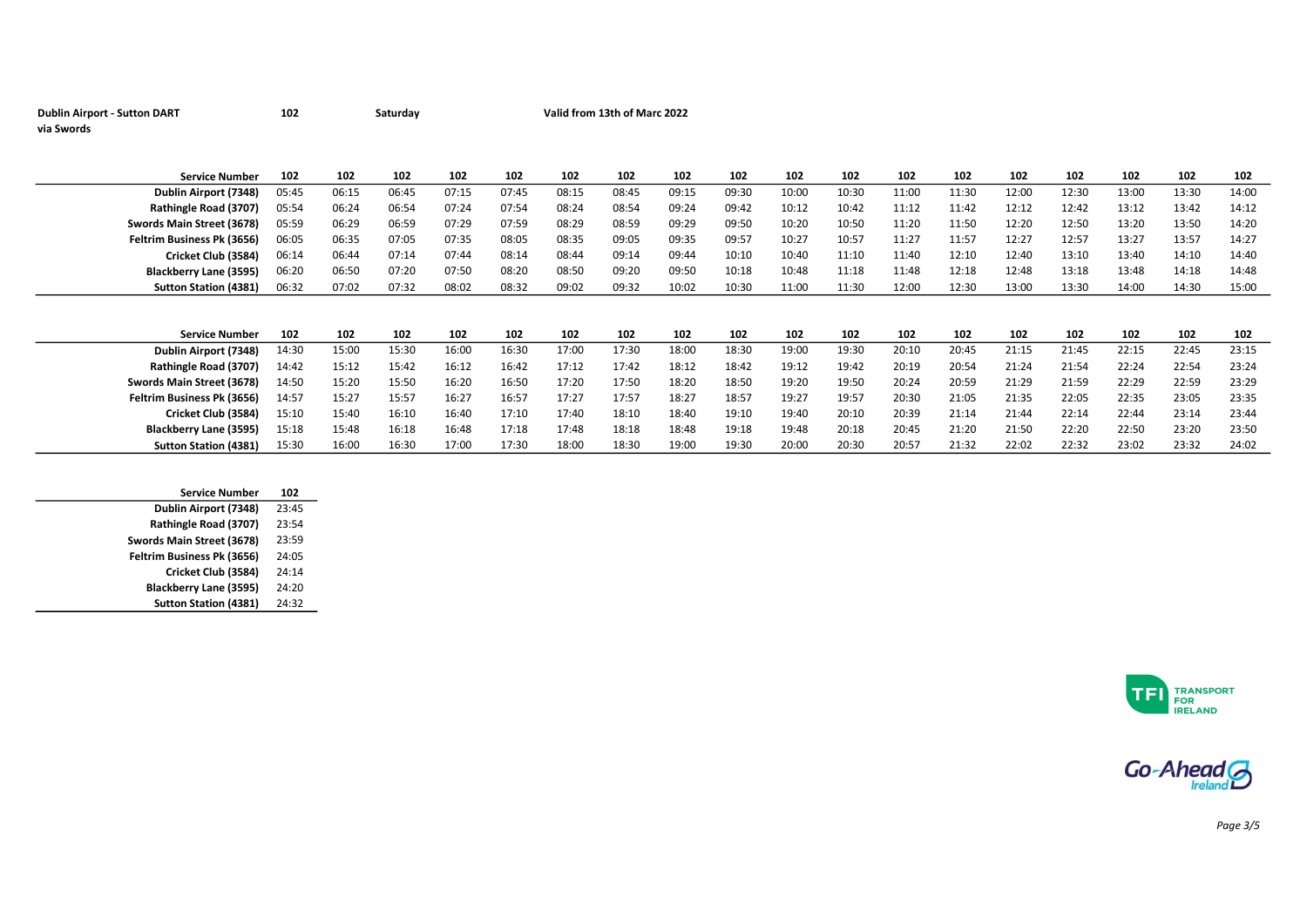| <b>Sutton DART - Dublin Airport</b> | 102   |       | Saturday |       |       |       | Valid from 13th of Marc 2022 |       |       |       |       |       |       |       |       |       |       |       |
|-------------------------------------|-------|-------|----------|-------|-------|-------|------------------------------|-------|-------|-------|-------|-------|-------|-------|-------|-------|-------|-------|
| via Swords                          |       |       |          |       |       |       |                              |       |       |       |       |       |       |       |       |       |       |       |
|                                     |       |       |          |       |       |       |                              |       |       |       |       |       |       |       |       |       |       |       |
|                                     |       |       |          |       |       |       |                              |       |       |       |       |       |       |       |       |       |       |       |
| <b>Service Number</b>               | 102   | 102   | 102      | 102   | 102   | 102   | 102                          | 102   | 102   | 102   | 102   | 102   | 102   | 102   | 102   | 102   | 102   | 102   |
| <b>Sutton Station (4381)</b>        | 06:00 | 06:45 | 07:15    | 07:40 | 08:10 | 08:40 | 09:10                        | 09:40 | 10:10 | 10:40 | 11:10 | 11:40 | 12:10 | 12:40 | 13:10 | 13:40 | 14:10 | 14:40 |
| Blackberry Lane (3602)              | 06:09 | 06:54 | 07:24    | 07:49 | 08:19 | 08:49 | 09:19                        | 09:50 | 10:20 | 10:50 | 11:20 | 11:50 | 12:20 | 12:50 | 13:20 | 13:50 | 14:20 | 14:50 |
| <b>Malahide Station (3634)</b>      | 06:17 | 07:02 | 07:32    | 07:57 | 08:27 | 08:57 | 09:27                        | 10:01 | 10:31 | 11:01 | 11:31 | 12:01 | 12:31 | 13:01 | 13:31 | 14:01 | 14:31 | 15:01 |
| Feltrim Business Pk (3653)          | 06:26 | 07:11 | 07:41    | 08:06 | 08:36 | 09:06 | 09:36                        | 10:13 | 10:43 | 11:13 | 11:43 | 12:13 | 12:43 | 13:13 | 13:43 | 14:13 | 14:43 | 15:13 |
| Swords Pavilions SC (4330)          | 06:31 | 07:16 | 07:46    | 08:11 | 08:41 | 09:11 | 09:41                        | 10:18 | 10:48 | 11:18 | 11:48 | 12:18 | 12:48 | 13:18 | 13:48 | 14:18 | 14:48 | 15:18 |
| <b>Brookdale Drive (3705)</b>       | 06:36 | 07:21 | 07:51    | 08:16 | 08:46 | 09:16 | 09:46                        | 10:25 | 10:55 | 11:25 | 11:55 | 12:25 | 12:55 | 13:25 | 13:55 | 14:25 | 14:55 | 15:25 |
| Dublin Airport (7348)               | 06:48 | 07:33 | 08:03    | 08:28 | 08:58 | 09:28 | 09:58                        | 10:38 | 11:08 | 11:38 | 12:08 | 12:38 | 13:08 | 13:38 | 14:08 | 14:38 | 15:08 | 15:38 |
|                                     |       |       |          |       |       |       |                              |       |       |       |       |       |       |       |       |       |       |       |
|                                     |       |       |          |       |       |       |                              |       |       |       |       |       |       |       |       |       |       |       |
| <b>Service Number</b>               | 102   | 102   | 102      | 102   | 102   | 102   | 102                          | 102   | 102   | 102   | 102   | 102   | 102   | 102   | 102   | 102   | 102   | 102   |
| <b>Sutton Station (4381)</b>        | 15:10 | 15:40 | 16:10    | 16:40 | 17:10 | 17:40 | 18:10                        | 18:40 | 19:10 | 19:40 | 20:10 | 20:40 | 21:10 | 21:40 | 22:10 | 22:40 | 23:10 | 23:40 |
| Blackberry Lane (3602)              | 15:20 | 15:50 | 16:20    | 16:50 | 17:20 | 17:50 | 18:20                        | 18:50 | 19:19 | 19:49 | 20:19 | 20:49 | 21:19 | 21:49 | 22:19 | 22:49 | 23:19 | 23:47 |
| <b>Malahide Station (3634)</b>      | 15:31 | 16:01 | 16:31    | 17:01 | 17:31 | 18:01 | 18:31                        | 19:01 | 19:27 | 19:57 | 20:27 | 20:57 | 21:27 | 21:57 | 22:27 | 22:57 | 23:27 | 23:55 |
| Feltrim Business Pk (3653)          | 15:43 | 16:13 | 16:43    | 17:13 | 17:43 | 18:13 | 18:43                        | 19:13 | 19:36 | 20:06 | 20:36 | 21:06 | 21:36 | 22:06 | 22:36 | 23:06 | 23:36 | 24:03 |
| Swords Pavilions SC (4330)          | 15:48 | 16:18 | 16:48    | 17:18 | 17:48 | 18:18 | 18:48                        | 19:18 | 19:41 | 20:11 | 20:41 | 21:11 | 21:41 | 22:11 | 22:41 | 23:11 | 23:41 | 24:08 |
| <b>Brookdale Drive (3705)</b>       | 15:55 | 16:25 | 16:55    | 17:25 | 17:55 | 18:25 | 18:55                        | 19:25 | 19:46 | 20:16 | 20:46 | 21:16 | 21:46 | 22:16 | 22:46 | 23:16 | 23:46 | 24:12 |
| Dublin Airport (7348)               | 16:08 | 16:38 | 17:08    | 17:38 | 18:08 | 18:38 | 19:08                        | 19:38 | 19:58 | 20:28 | 20:58 | 21:28 | 21:58 | 22:28 | 22:58 | 23:28 | 23:58 | 24:23 |





Page 4/5